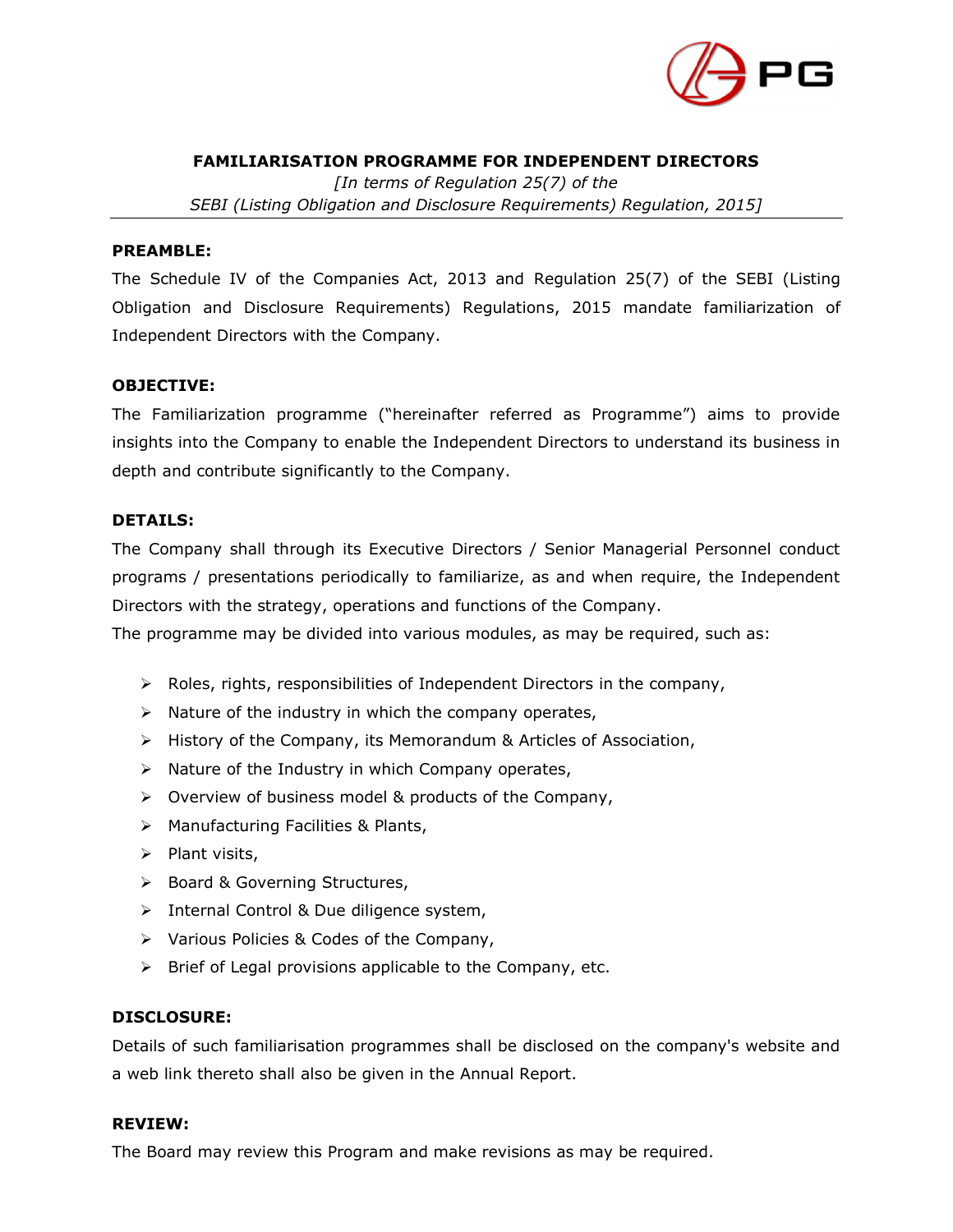

# **DETAILS OF FAMILIARIZATION PROGRAMMES IMPARTED TO INDEPENDENT DIRECTORS DURING FINANCIAL YEAR 2015-16:**

| S.  | <b>Name of the</b>  | No. of       | <b>No. of hours</b> | <b>Cumulative</b> | <b>Cumulative</b> |
|-----|---------------------|--------------|---------------------|-------------------|-------------------|
| No. | <b>Director</b>     | programmes   | spent in            | No. of            | No. of            |
|     |                     | attended     | programmes          | programmes        | hours till        |
|     |                     |              | attended            | till              | 31.03.2016        |
|     |                     |              |                     | 31.03.2016        |                   |
| 1.  | Mr. Sharad Jain     | $\mathbf{1}$ | $\mathbf{1}$        | 1                 | $\mathbf{1}$      |
|     |                     |              |                     |                   |                   |
|     |                     |              |                     |                   |                   |
| 2.  | Mr. Devendra        | $\mathbf{1}$ | $\mathbf{1}$        | 1                 | 1                 |
|     | Jha                 |              |                     |                   |                   |
|     |                     |              |                     |                   |                   |
| З.  | Mr. Ayodhya         | 1            | 1                   | 1                 | 1                 |
|     | <b>Prasad Anand</b> |              |                     |                   |                   |
| 4.  | Dr. Rita Mohanty    | $\mathbf{1}$ | $\mathbf{1}$        | 1                 | 1                 |
|     |                     |              |                     |                   |                   |
|     |                     |              |                     |                   |                   |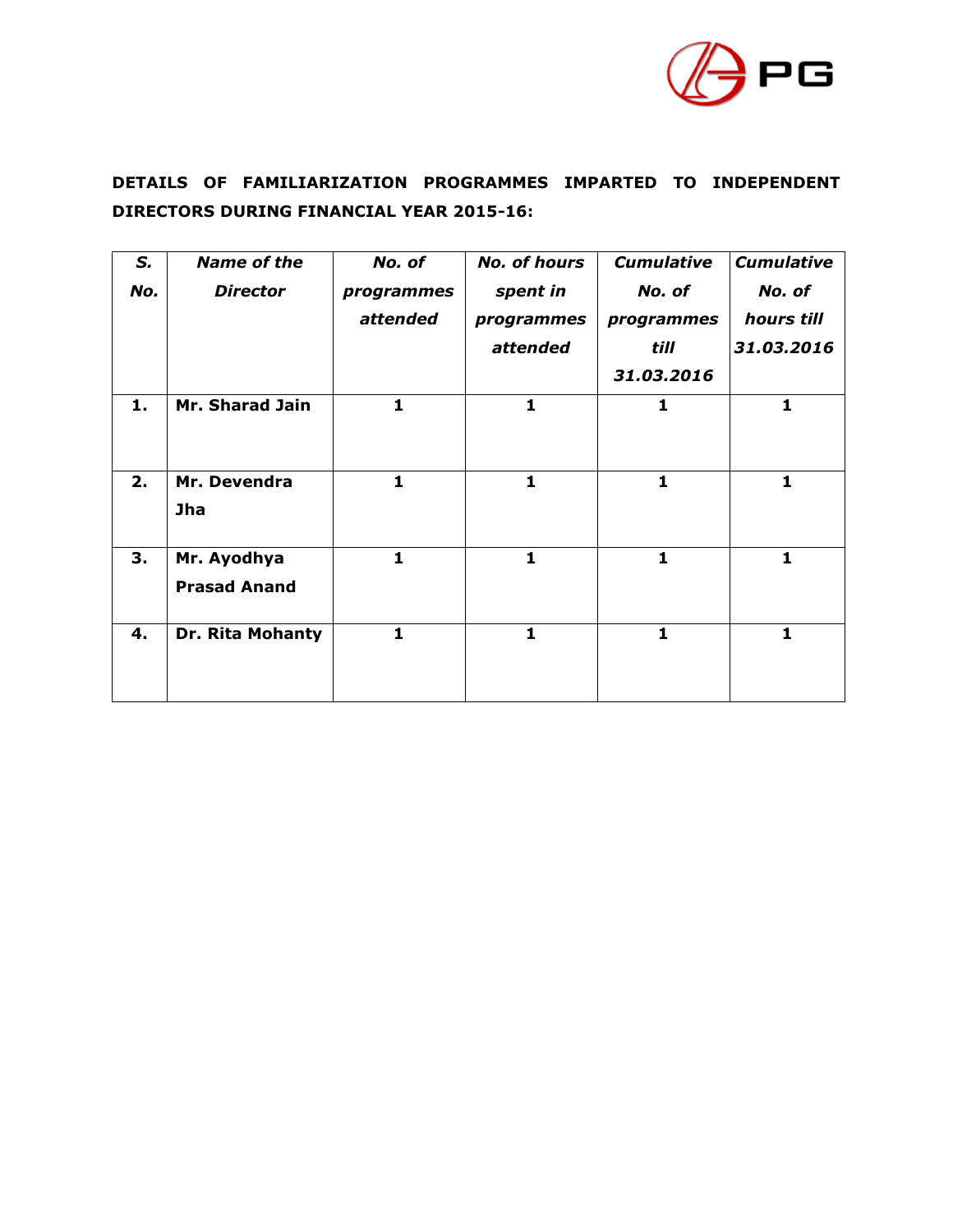

# **DETAILS OF FAMILIARIZATION PROGRAMMES IMPARTED TO INDEPENDENT DIRECTORS DURING FINANCIAL YEAR 2016-17:**

| S.  | <b>Name of the</b>                 | No. of                 | <b>No. of hours</b>                | <b>Cumulative</b>            | <b>Cumulative</b>                  |
|-----|------------------------------------|------------------------|------------------------------------|------------------------------|------------------------------------|
| No. | <b>Director</b>                    | programmes<br>attended | spent in<br>programmes<br>attended | No. of<br>programmes<br>till | No. of<br>hours till<br>31.03.2017 |
|     |                                    |                        |                                    | 31.03.2017                   |                                    |
| 1.  | Mr. Sharad Jain                    | 5                      | 6.5                                | 6                            | 7.5                                |
| 2.  | Mr. Devendra<br><b>Jha</b>         | 5                      | 6.5                                | 6                            | 7.5                                |
| 3.  | Mr. Ayodhya<br><b>Prasad Anand</b> | 4                      | 5.5                                | 5                            | 6.5                                |
| 4.  | Dr. Rita Mohanty                   | 4                      | 5.5                                | 5                            | 6.5                                |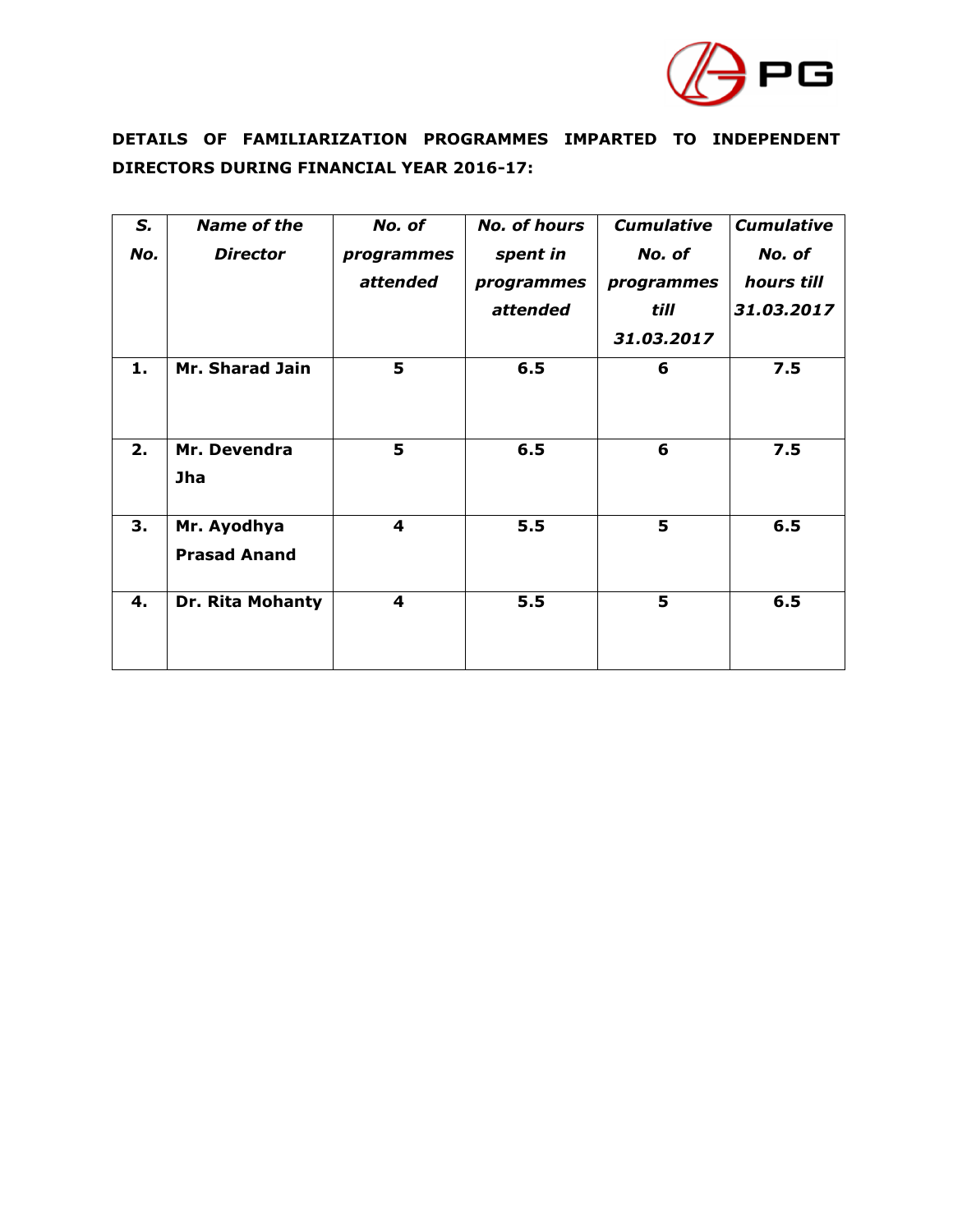

# **DETAILS OF FAMILIARIZATION PROGRAMMES IMPARTED TO INDEPENDENT DIRECTORS DURING FINANCIAL YEAR 2017-18:**

| S.  | <b>Name of the</b>  | No. of     | <b>No. of hours</b> | <b>Cumulative</b> | <b>Cumulative</b> |
|-----|---------------------|------------|---------------------|-------------------|-------------------|
| No. | <b>Director</b>     | programmes | spent in            | No. of            | No. of            |
|     |                     | attended   | programmes          | programmes        | hours till        |
|     |                     |            | attended            | till              | 31.03.2018        |
|     |                     |            |                     | 31.03.2018        |                   |
| 1.  | Mr. Sharad Jain     | 5          | 7.5                 | 11                | 15                |
|     |                     |            |                     |                   |                   |
| 2.  | Mr. Devendra        | 4          | 6                   | 10                | 13.5              |
|     | <b>Jha</b>          |            |                     |                   |                   |
| 3.  | Mr. Ayodhya         | 5          | 7.5                 | 10                | 14                |
|     | <b>Prasad Anand</b> |            |                     |                   |                   |
| 4.  | Dr. Rita Mohanty    | 5          | 7.5                 | 10                | 14                |
|     |                     |            |                     |                   |                   |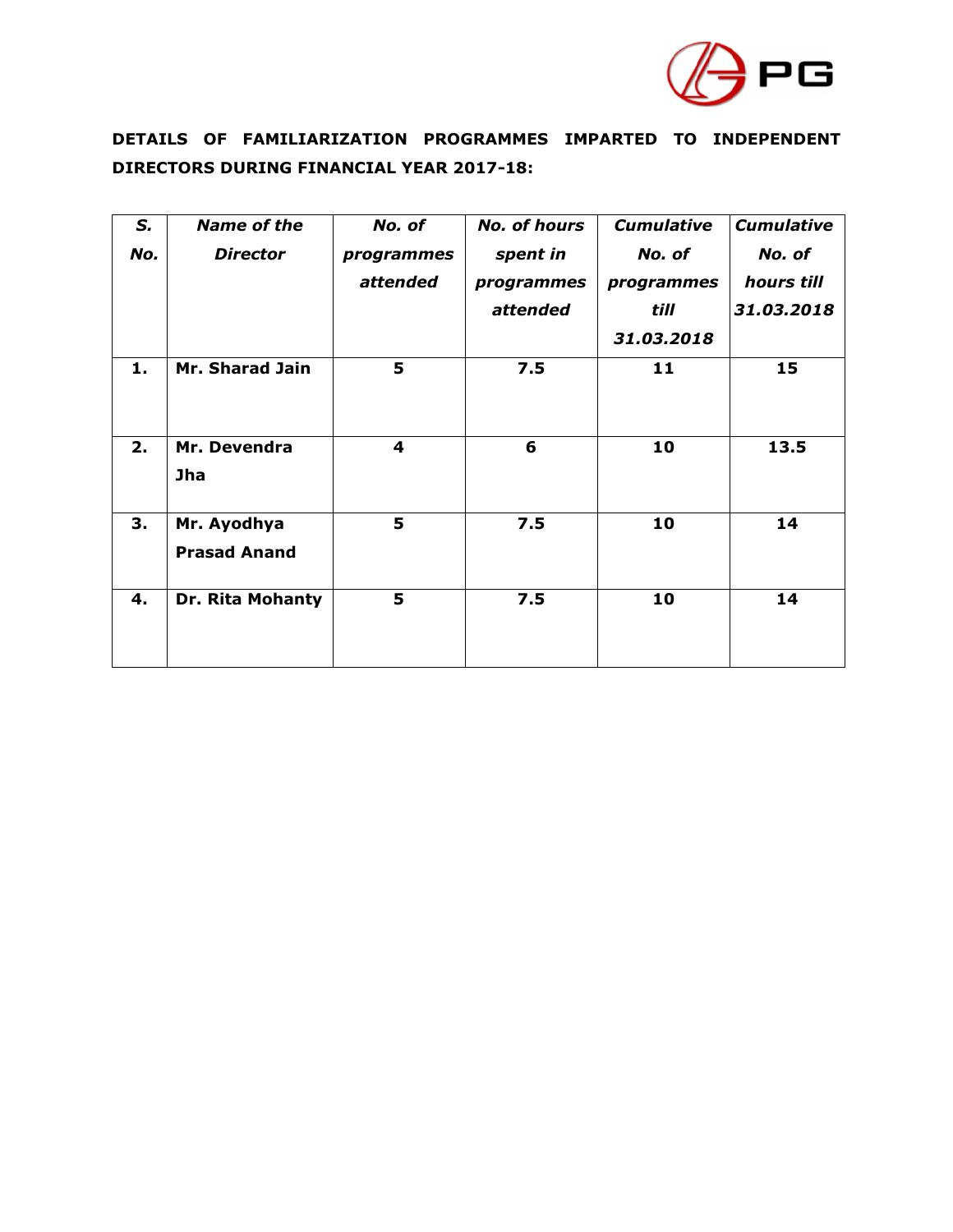

# **DETAILS OF FAMILIARIZATION PROGRAMMES IMPARTED TO INDEPENDENT DIRECTORS DURING FINANCIAL YEAR 2018-19:**

| S.  | Name of the         | No. of     | <b>No. of hours</b>     | <b>Cumulative</b> | <b>Cumulative</b> |
|-----|---------------------|------------|-------------------------|-------------------|-------------------|
| No. | <b>Director</b>     | programmes | spent in                | No. of            | No. of            |
|     |                     | attended   | programmes              | programmes        | hours till        |
|     |                     |            | attended                | till              | 31.03.2019        |
|     |                     |            |                         | 31.03.2019        |                   |
| 1.  | Mr. Sharad Jain     | 3          | 4                       | 14                | 19                |
|     |                     |            |                         |                   |                   |
|     |                     | 3          | 4                       |                   |                   |
| 2.  | Mr. Devendra        |            |                         | 13                | 17.5              |
|     | <b>Jha</b>          |            |                         |                   |                   |
| 3.  | Mr. Ayodhya         | 3          | $\overline{\mathbf{4}}$ | 13                | 17                |
|     | <b>Prasad Anand</b> |            |                         |                   |                   |
| 4.  | Dr. Rita Mohanty    | 3          | 4                       | 13                | 17                |
|     |                     |            |                         |                   |                   |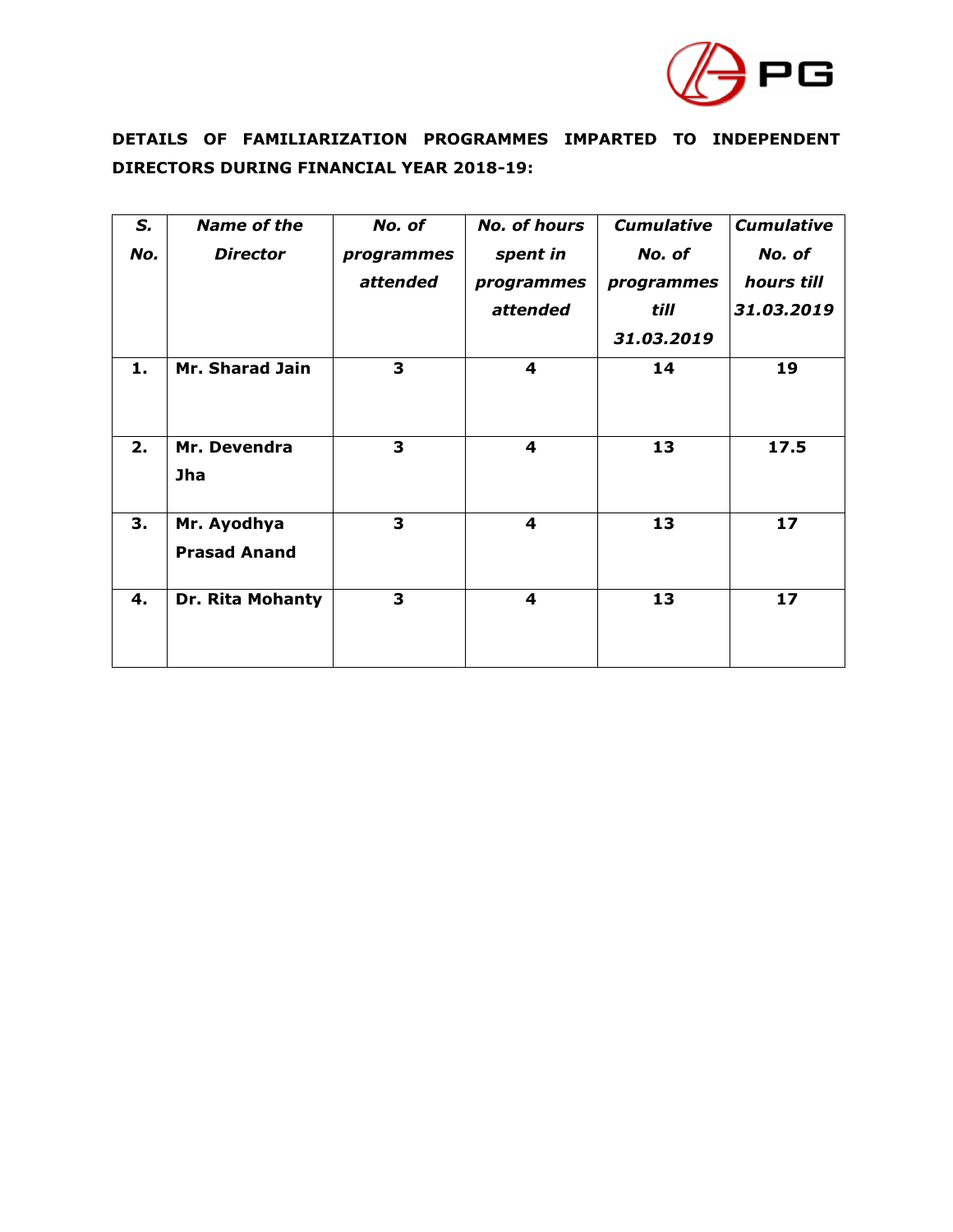

### **DETAILS OF FAMILIARIZATION PROGRAMMES IMPARTED TO INDEPENDENT DIRECTORS DURING FINANCIAL YEAR 2019-20:**

| S.  | <b>Name of the</b>        | No. of         | <b>No. of hours</b>     | <b>Cumulative</b> | <b>Cumulative</b> |
|-----|---------------------------|----------------|-------------------------|-------------------|-------------------|
| No. | <b>Director</b>           | programmes     | spent in                | No. of            | No. of            |
|     |                           | attended       | programmes              | programmes        | hours till        |
|     |                           |                | attended                | till              | 31.03.2020        |
|     |                           |                |                         | 31,03,2020        |                   |
| 1.  | Mr. Sharad Jain           | 4              | 4.5                     | 18                | 23.5              |
|     |                           |                |                         |                   |                   |
|     |                           |                |                         |                   |                   |
| 2.  | Mr. Devendra              | 4              | 4.5                     | 17                | 22.5              |
|     | <b>Jha</b>                |                |                         |                   |                   |
|     |                           |                |                         |                   |                   |
| 3.  | *Mr. Ayodhya              | $\overline{2}$ | $\overline{\mathbf{2}}$ | 15                | 19                |
|     | <b>Prasad Anand</b>       |                |                         |                   |                   |
| 4.  | Dr. Rita Mohanty          | 4              | 4.5                     | 17                | 21.5              |
|     |                           |                |                         |                   |                   |
|     |                           |                |                         |                   |                   |
| 5.  | <b><i>*Mr. Pramod</i></b> | 3              | 3.5                     | 3                 | 3.5               |
|     | Chimmanlal                |                |                         |                   |                   |
|     | Gupta                     |                |                         |                   |                   |

### **NOTE:**

- \*Mr. Ayodhya Prasad Anand ceased to be an Independent Director of the Company w.e.f. close of business hours on August 10, 2019.
- #Appointment of Mr. Pramod Chimmanlal Gupta as a Non-Executive Independent Director w.e.f May 15, 2019.